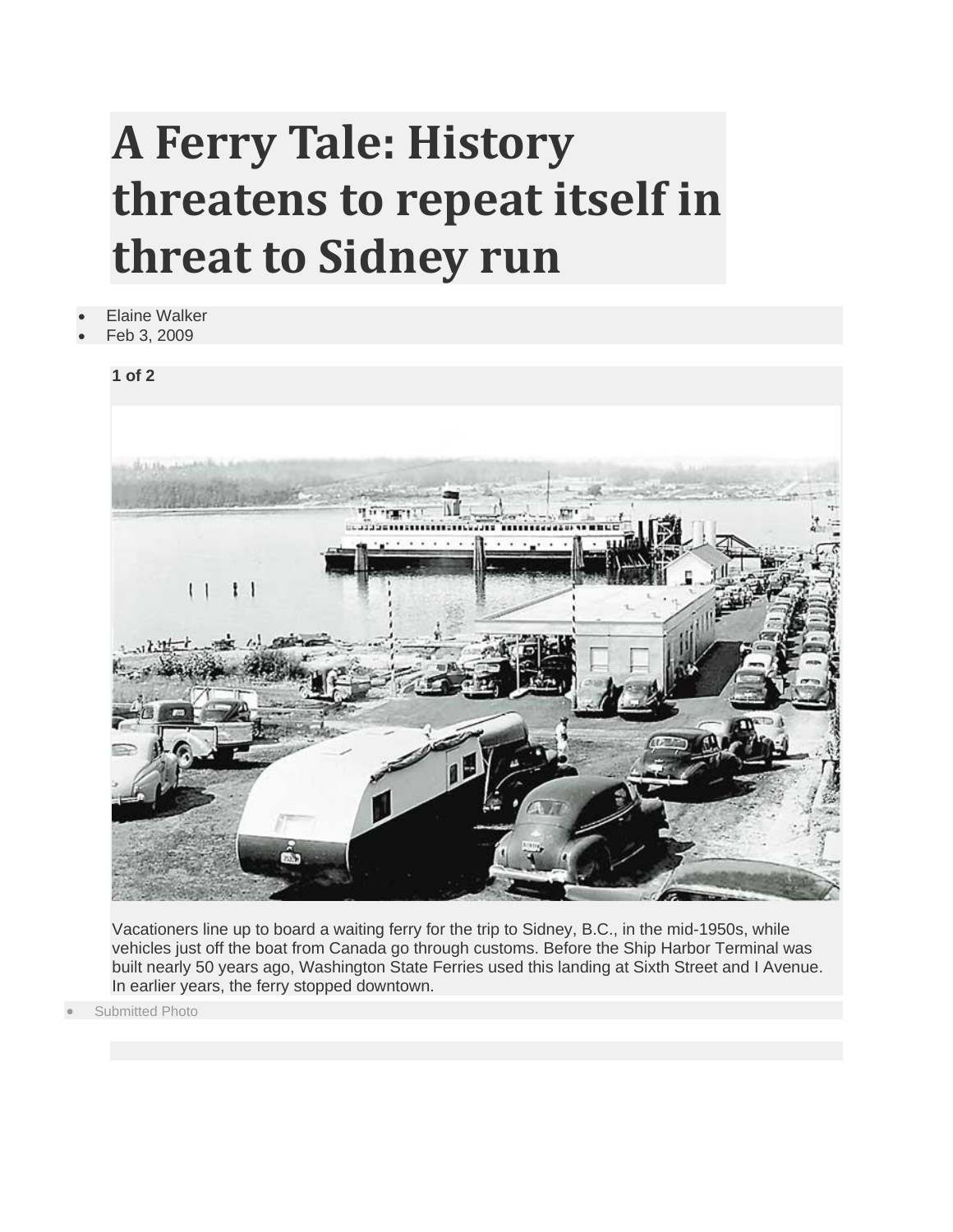

Sharp Canadian tourism officials who foresaw the economic possibilities of an auto ferry between Vancouver Island and Washington arranged for the first boats to run daily between Anacortes and Sidney, B.C., for the 1922 summer tourist season.

Since then millions of passengers have heeded the slogan "Follow the birds to Victoria," turning Anacortes into an internationally renowned tourist portal and pumping millions of dollars into the region.

Success brings challenges, and Anacortes had to defend its iconic route from Bellingham as early as 1927. The state took over ferry operations in 1951, intending the move to be temporary until bridges could be built. Ferries got older and the bridges never came, and problems have intensified since the 1970s, with a series of financial crises perpetually knocking ferry upgrades off funding lists. In 1977 the Sidney run was slated for termination because the cash-strapped state had no money for infrastructure. Similar efforts, for similar reasons, followed in 1997, 2002 — and 2009.

No one seems to be able to explain state officials' repeatedly attempts to eliminate such a vital international link and economic engine.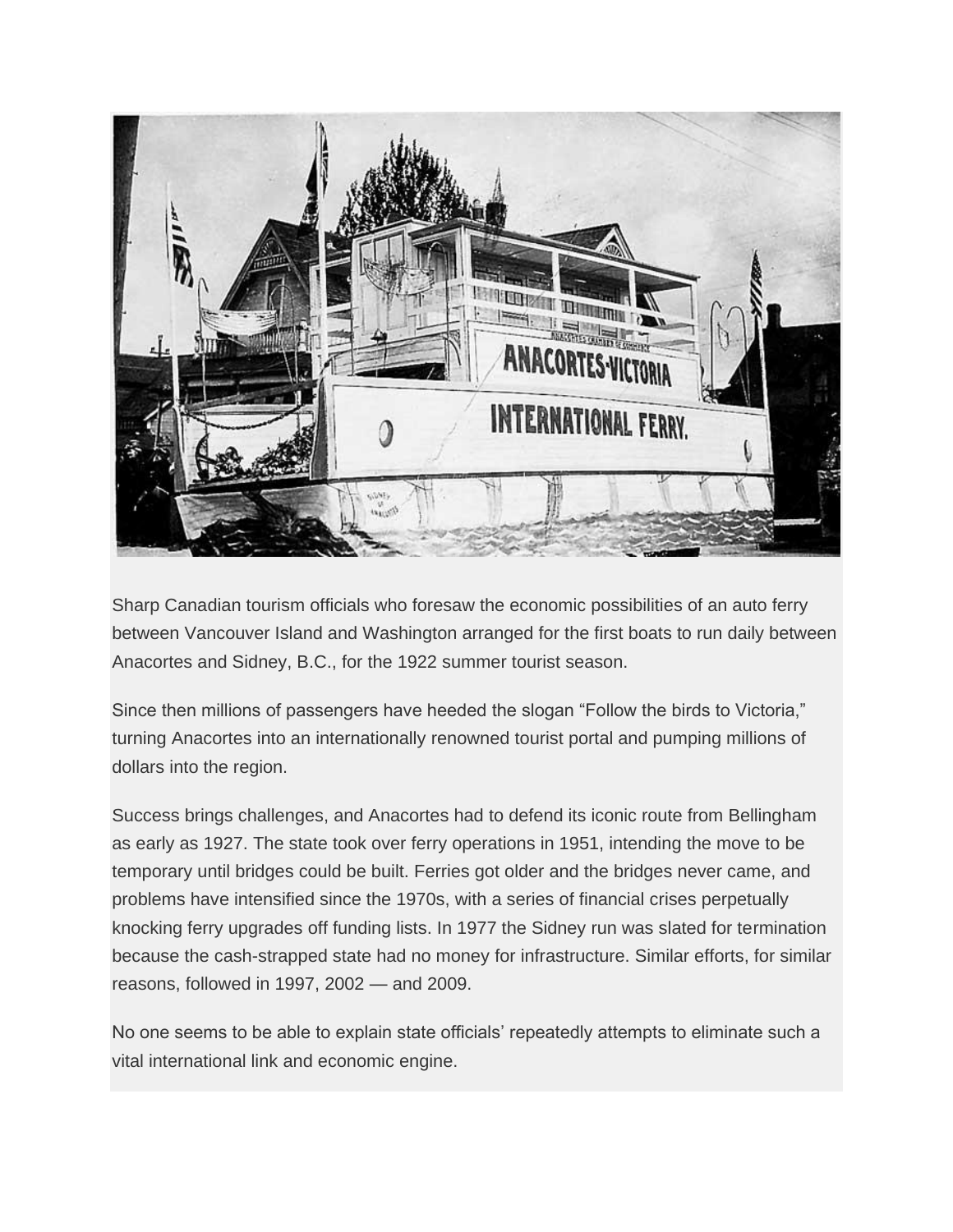"I'll be damned if I know. I've been trying to get a satisfactory answer," said former Anacortes Mayor Knute Figenshow.

Mayor Dean Maxwell said a key reason is most passengers aren't locals.

"It doesn't have a base of support that lives right here. It just doesn't have an advocacy group," he said.

Figenshow said the Sidney run needs to be secured, because too many resources are wasted fighting to retain it.

"It's terrible. It needs to be put to bed and done with," Figenshow said. "It's been time spent over and over."

George I. Warren of the Victoria and Island Publicity Bureau and Sound Freight Lines signed a contract on March 25, 1922, arranging for the Gleaner to make a daily trip between Anacortes and Sidney. Warren's granddaughter, Michele Pope of Anacortes, still has the contract.

The fare for a small automobile was \$4 one way or \$6 for a round trip, plus \$1 per person each way. Children under 12 were half price.

Warren's son, the Rev. Robert I. Warren of Birmingham, England, described the ferry's establishment, via e-mail.

"It started because the Canadian Pacific Railway's steamers were not designed for motor cars and they had to flatten the tires of the cars to get them through the side doors into the ship," he said. "Dad got a hold of a sternwheeler from the Skagit River to run a ferry."

An inaugural excursion to Sidney on April 26, 1922, carried 175 dignitaries. During the 1922 season, 9,845 passengers and 2,353 vehicles sailed between the two towns. Total receipts were \$18,808, operating costs were \$17,447 and the net profit was \$1,361, according to Warren's records.

When Puget Sound Navigation Co. cut the Sidney run from three daily trips to two in 1927, the American grumbled about the late arrival in Sidney and the loss of a midday run that was moved to Bellingham. On April 16, the Mount Vernon Herald blamed Whatcom boosters and argued Anacortes offered a paved road and a shorter route.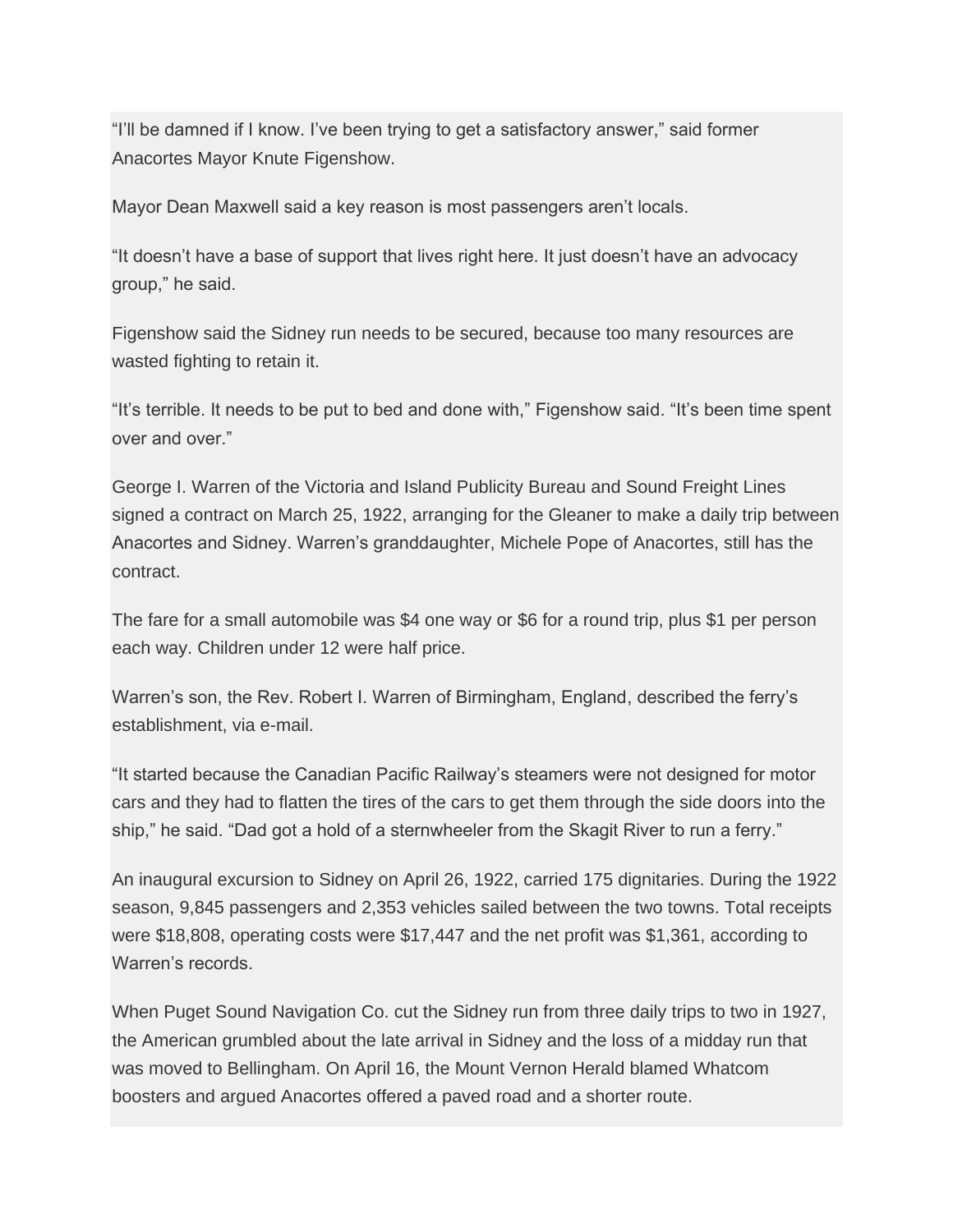"This is a matter which should not be allowed to drift and Anacortes should get out the first oar," the Herald said.

In 1928, Black Ball Lines' flags were raised on Puget Sound Navigation's ferries. Black Ball became the region's primary ferry provider after a 1935 strike eliminated a Kitsap competitor, according to the Washington State Department of Transportation.

During World War II Black Ball and its employees patriotically tightened their belts. In 1947 workers won hefty raises and the Marine Engineers union went on strike for a 40-hour work week. In 1948, Black Ball president Capt. Alexander Peabody asked the state for a 30 percent fare hike to cover the higher costs. The state refused, so he shut down his ferries for nine days.

The instability of the regional transportation system led the state to purchase Black Ball in 1951. The state intended to operate ferries until a network of cross-sound bridges was built.

In 1951, Anacortes sent a large delegation to fend off another effort by Bellingham to take over San Juan and Sidney routes, according to the American. Lloyd Foster of the Anacortes Chamber of Commerce said it reminded him of prohibition "when a larger gang would try to nose smaller interests out."

In 1959 the Legislature rejected cross-sound bridges, and the state was committed to the ferries. Revenues met debt service requirements until 1960, when the ferries received \$672,000 from a 0.25-cent per gallon gas tax. Since the 1970s, gas taxes and vehicle registration fees provided capital funds, with federal and local funds for specific projects, according to WSDOT. Bolstered by Hood Canal Bridge tolls, the system generated net revenue until 1974. Soon after that, the first serious threat to the Sidney run surfaced.

Knute Figenshow was Anacortes' mayor in 1977 when the State Toll Bridge Authority recommended eliminating the route. He credits Ian Munce, John Carraba and others for saving it.

Although Assistant Highway Director Tony Andreas admitted the Sidney run's loss would cost Anacortes at least \$1 million and the state \$2.5 million in retail sales, Gov. Dixy Lee Ray, toll bridge authority chair, said the state lacked funds for new vessels for other routes. And, she added, the system's priority was in-state traffic.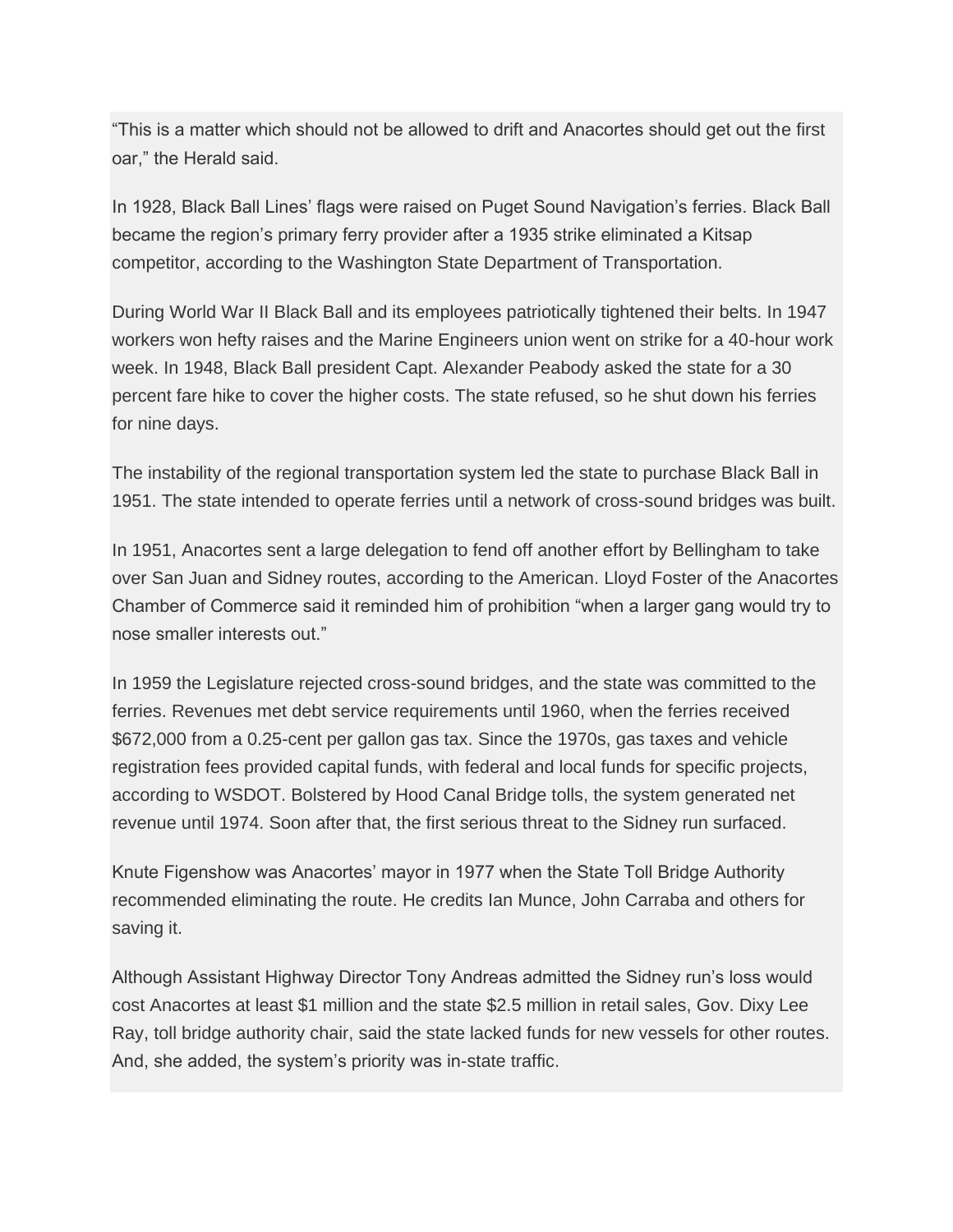Anacortes businessmen tried to rent a vessel. In August, Ray said the route might be retained if the city raised 10 or 20 percent of the cost of a ferry, triggering federal funds. The Port of Anacortes sought a grant.

In September the international run was reprieved through the next June, if efforts continued. In January 1978, the chamber hired a marine surveyor to evaluate ferries for sale in Europe.

"Our committee was very active. We found a boat," Figenshow said.

In March, the group learned the city was ineligible for matching funds. Still, they asked the state to buy the ferry Polar Express from Finland for \$3.5 million. The state again extended the Sidney run, through the end of 1978.

In April, a city delegation testified before the Transportation Commission in Olympia. After all their work, Figenshow said it was an unprepared state engineer asking for more time to study the issue that saved the day.

"Ian said, 'Knute, answer that.' I also worked for Shell Oil Company," Figenshow said. "I said if my boss asked me to study something and I said I needed six more months, I'd be fired."

The commission gave the Sidney run five more years.

"It was just that interchange between him and me, and that worked out perfectly," Figenshow said.

Munce, then a Skagit Regional Planning Council representative, said this should settle the issue.

"Hopefully, this will be the end of it," he said at the time.

It was the end — for nearly 20 years.

In January 1997, the state Transportation Commission recommended eliminating the Sidney run Oct. 1 of that year.

Munce, Maxwell remembered, "turned white" at the news.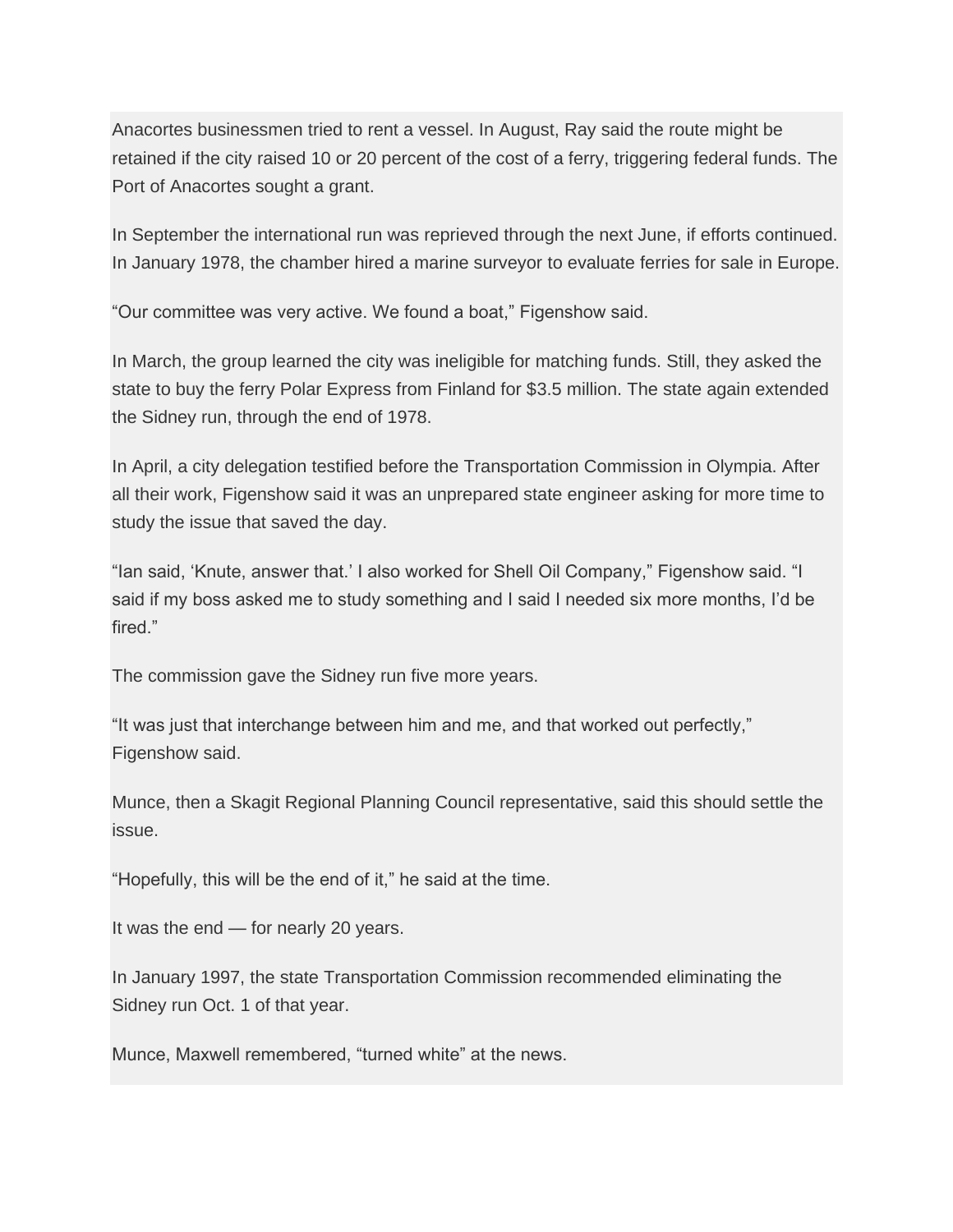Last month, Munce said the reasoning behind the efforts to cancel the vital route is pretty simple.

"The straightforward explanation is it just stands out because it's an international route, rather than domestic, and it doesn't have a constituency of commuters that the other runs have. Without that ridership it's pretty easy to go after it," he said. "Tourism has always been under appreciated. It's one of the largest industries in the state, but tourism doesn't get the support it deserves."

Early in 1997, ferry officials cited declining ridership, pending \$3.3 million Coast Guard upgrades for international vessels and the route's inability to cover 100 percent of its operating costs as reasons to end it. Because it serves primarily tourists, the run must cover all operating costs, according to a 1990 transportation rule. State Ferries estimated the run's revenue covered about 75 percent of costs.

At that time, Maxwell questioned the numbers, noting WSF changed its criteria. Using the 1990 model, the actual loss between 1991 and 1995 was about \$150,000, and he promised the city would not give up the Sidney run to make the Seattle morning commute a little quicker.

"We're going to have a fist fight over that ferry boat," he said.

The ferry system cited a drop in riders and fares between 1995 and 1996, but supporters cited reduced sailings. Maxwell said reasons for declining ridership included lack of promotion by the state, use of smaller boats, schedule changes and no reservation system.

"It used to be one of two top revenue producers. It's been whittled at and neglected," he said recently.

In February 1997, Anacortes Chamber of Commerce Executive Director Andy Mayer told the House Trade and Economic Development Committee the route brought \$9.4 million a year to Anacortes and created 158 jobs, making it the city's eighth largest employer.

That month, more than 200 Anacortes and Sidney residents spent nearly two hours testifying for the Transportation Commission in Olympia. Some tried to persuade with economic logic, others used history and aesthetics.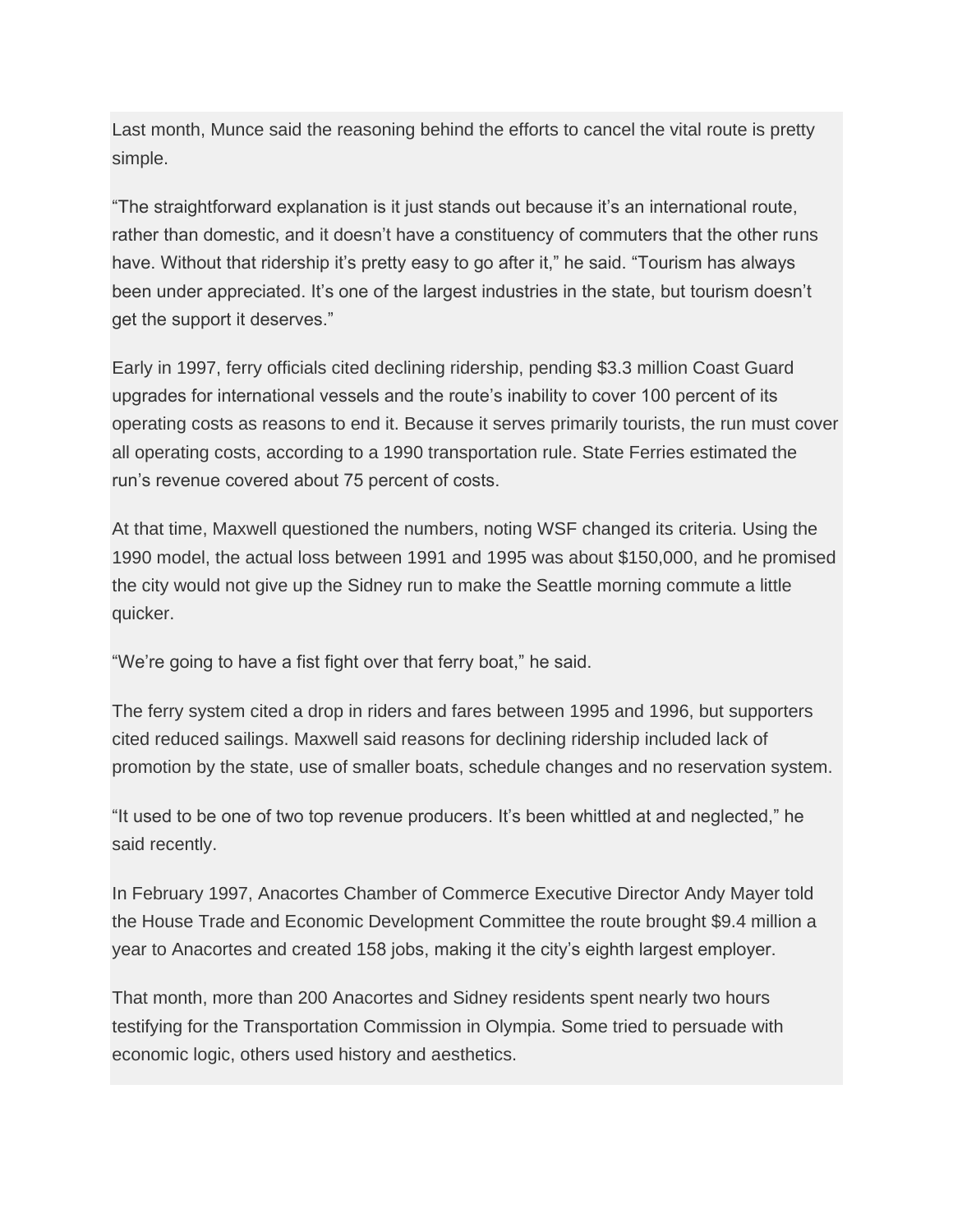"This is about a love boat," said Jack Papritz. "For \$25 you can travel to a little bit of Europe through a magnificent archipelago."

As ferry supporters left, Rep. Mike Cooper of Edmonds said it made no sense to balance a budget by devastating local economies.

When the House Trade & Economic Development Committee required WSDOT to factor tourism into its decision, WSF recommended continuing the route three years until a private operator could be found.

In 1997 Anacortes first kicked in \$12,000 to publicize the ferry. A year later, the City Council contracted with the chamber for ferry promotion, using proceeds of a new 2 percent hotel/motel tax. These funds have provided \$70,000 to \$100,000 yearly for that purpose ever since.

Things stayed relatively quit through 1998. That summer the smaller Evergreen State sailed to Sidney alone. The route won an additional year to build ridership. The chamber created a reservation system. A ferry system audit recommended ending the Sidney run in winter.

And, more ominously, Sidney, B.C., began public hearings on eight potential uses for the city's ferry terminal — only two of which included continued ferry operation.

The next great threat to the ferry system, and the Sidney run, was passage of Initiative 695 in November 1999.

Mark Funk, spokesman for the No on I-695 campaign, warned of the impact of a \$1.2 billion annual cut in motor-vehicle excise taxes.

"It takes a meat ax to the ferries, clobbers transit and is especially hard on rural areas like Skagit County," he said.

The state has not purchased a new ferry since I-695 passed, and the vessel shortage has grown more acute.

"That was the only source of capital funding for the ferry system," Maxwell said.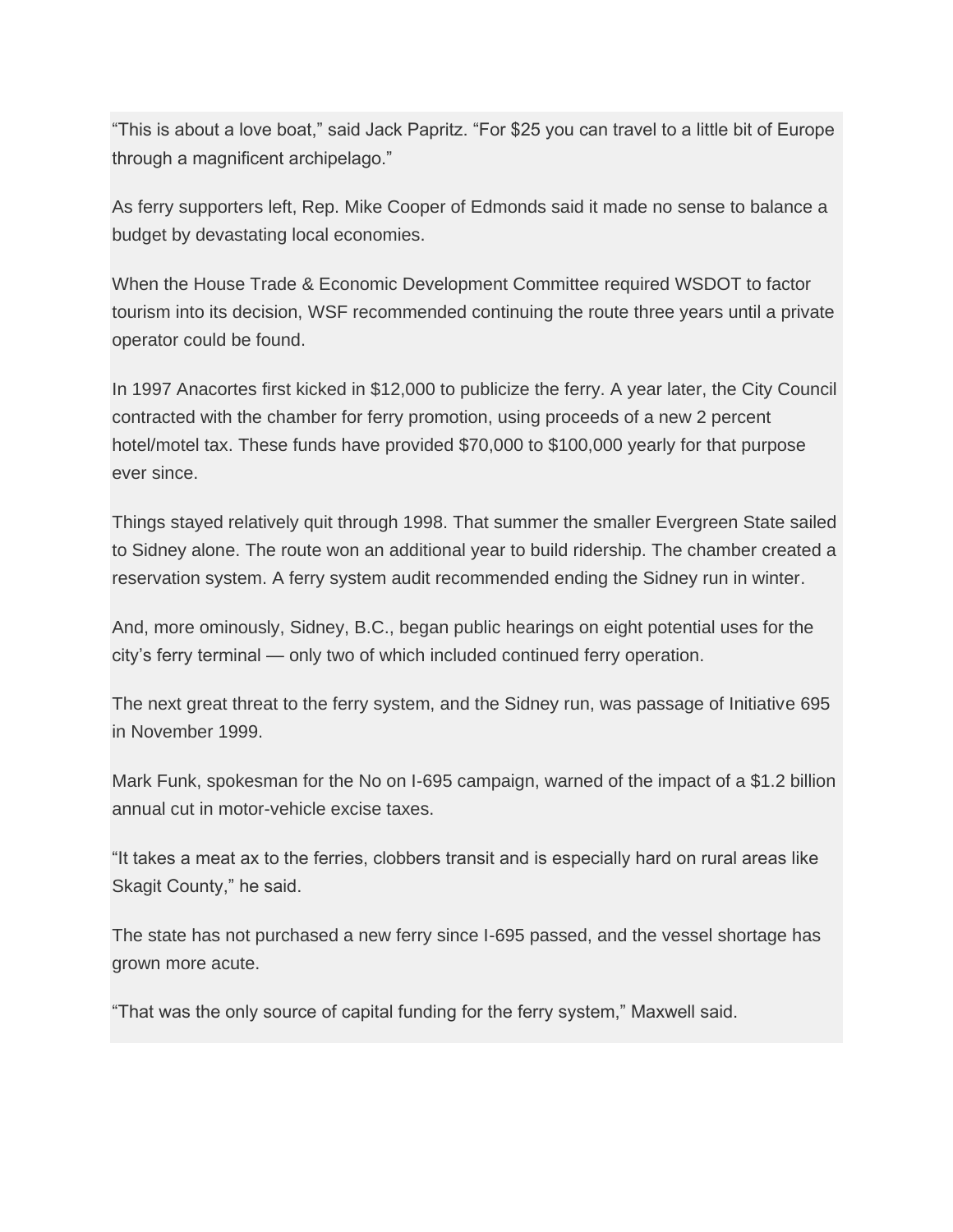In January 2000, deterioration of Sidney's dock forced Canadian officials to prohibit large buses and motor homes. Gray Line of Seattle re-routed its Vancouver Island tours through Port Angeles.

In September 2001, East Coast terrorist attacks triggered stringent border-crossing regulations.

"With the Coast Guard, this relates to security, screening, armed guards. We could be looking at \$20 million system-wide," said new WSF Director Michael Thorne.

In February 2002, Thorne was reluctant to work with Sidney on dock plans.

Then, in December, Thorne recommended ending the Sidney run and turning it over to a private operator by 2009, to scale back the ferry system and ensure its viability.

WSF spokeswoman Pat Patterson said the run performed fine, but the issue was an aging fleet and no money for new vessels.

"We are in pretty desperate need of some more capital funding," she said.

"We need \$66 million to provide a vessel in 2009 for that run, and we don't have the revenue," WSF Finance Director Sam Kuntz said in February 2003. He planned to move North Sound boats to "priority" areas in Central Puget Sound, and not replace them.

"Washington State Ferries is in emergency mode now, you can even say it's in a 'death spiral,'" said state Rep. Jeff Morris, D-Anacortes at that time. "Even before the \$30 car tabs ravaged our fleet, we were facing a crisis in the San Juans. We've been keeping it alive with duct tape and I think we've just run out."

Facing a budget deficit of \$2 billion, the Legislature had limited options. But in May 2003, legislation gave the ferry system a boost.

"I think the intent of the Legislature is pretty clear to us — that we will remain in business beyond 2009," Patterson said.

The new transportation plan included \$67 million to upgrade the Anacortes ferry terminal but cut the international run in the winter.